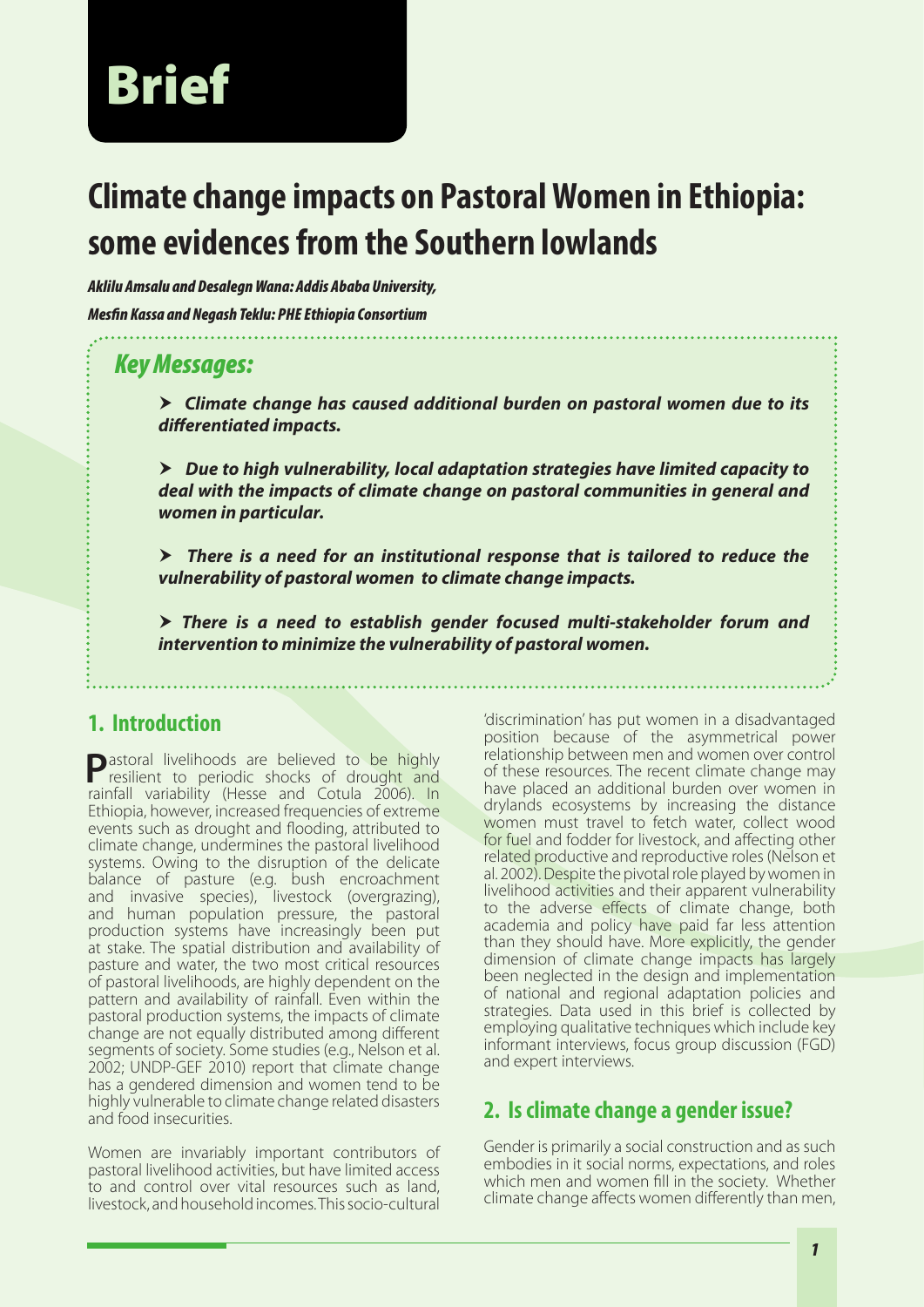there is mounting evidence (Denton 2002; IPCC 2007; UNFCCC 2007) suggesting that women suffer more from climate change related problems than men do. A number of issues underscore the different impacts of climate change on women, particularly in pastoral communities. First, women usually take the role of caring for children, the elderly and sick, and weak livestock. When severe drought occurs, men travel long distances in search of water and pasture for the cattle, leaving children and women back at home. This leaves women with the burden of taking care of children, the elderly and the sick, as well as the cattle single handedly.

Second, women are highly dependent on the natural environment because they are involved in the procurement of food for the family. UNFCCC (2007) revealed that increased frequencies of drought and associated heavy precipitation may undermine the availability of food for the family and consequently increase the burdens on women. As Dankelman (2002: 23) aptly put it, "every down brings with it a long march in search of fuel, fodder and water". These critical resources are becoming scarce and the long march is becoming longer and may even reach beyond women's physical endurance (Dankelman 2002).

Finally, climate change has adverse impacts on women because of the cultural burdens in which women in many rural societies have no access to or control over productive assets such as livestock and land (Röhr 2007). Such situations of pastoral women make them more vulnerable to the adverse impacts of climate change. It is therefore not surprising that gender also plays a role in relation to climate change. Yet the topic has not been explored sufficiently, and many people still find it difficult to comprehend the ways in which gender might be a factor in climate change, or how it should be addressed (Aklilu and Alebachew 2009; Röhr 2007).

## **3. Some evidences from Southern Ethiopia**

The southern lowlands of Ethiopia are among the country's most vulnerable regions to the impacts of climate change. Recurrent droughts, flash floods, diseases, and pests are among the prevalent disaster risks related to climate change in the area. Pastoral communities are the major victims of these disaster risks.



Woito river with top soil-laden flash flood

#### *Are pastoral women differentially affected?*

Although climate change generally affects pastoral communities, the impact on women has become more pronounced. The fact that pastoral women shoulder multiple household responsibilities makes them more vulnerable to and affected by the impacts of climate change related problems. Pastoral women in the southern lowlands of Ethiopia carry out several household responsibilities; taking care of children, managing young calves, looking after sick and weak livestock, milking livestock, fetching water and collecting firewood, and household food preparation. In same place, construction of huts is the sole responsibility of women. Climate change induced hazards create additional burdens on women in many ways and make them vulnerable to its impacts. A survey in the southern lowlands indicated that women are more affected than men by the impacts of climate change related problems (Aklilu and Alebachew, 2009). Particularly during drought years, the workload on women increases to meet household responsibilities. For instance, in times of drought, women have to spend on average four to six hours to fetch water and fodder for small ruminants and calves. The burden on women is heightened since the responsibility of feeding family members by collecting wild fruits, plants, berries, and edible roots rests largely on them.

Increased workload and resource shortage puts pastoral women under pressure to meet household food requirements. Food preparation, including procurement of grain from the market, and collecting wild fruits and leaves are the sole responsibilities of women. In times of food shortage in the households, women first feed all members of the household and feed themselves if there is any left over. This predisposes women to malnutrition and related health problems with subsequent impacts on children and the entire household. On the other hand, when women fail to meet household responsibilities, they get into disputes with husbands that strain intra-household relations. In extreme situations, such disputes often lead to divorce and eventually to destitution of pastoral women.

In order to overcome the problem of droughtinduced food and water scarcity, pastoral households move their livestock to places where they find these resources. Fetching water for young livestock and the family is a daunting task for women especially during drought seasons. At times of conflict and violence, pastoral women also suffer from other negative consequences. For instance, in the absence of men, they have the sole responsibility of sustaining the household which increases their workload. Many women and young girls fear going out of their villages, as they are often the targets of attacks, and this makes it difficult for them to fetch water, collect firewood or go to the market. Additionally, when part of the family is moving, usually women and children remain behind. Though women shoulder the family responsibility, they cannot take critical decisions on the remaining household resources,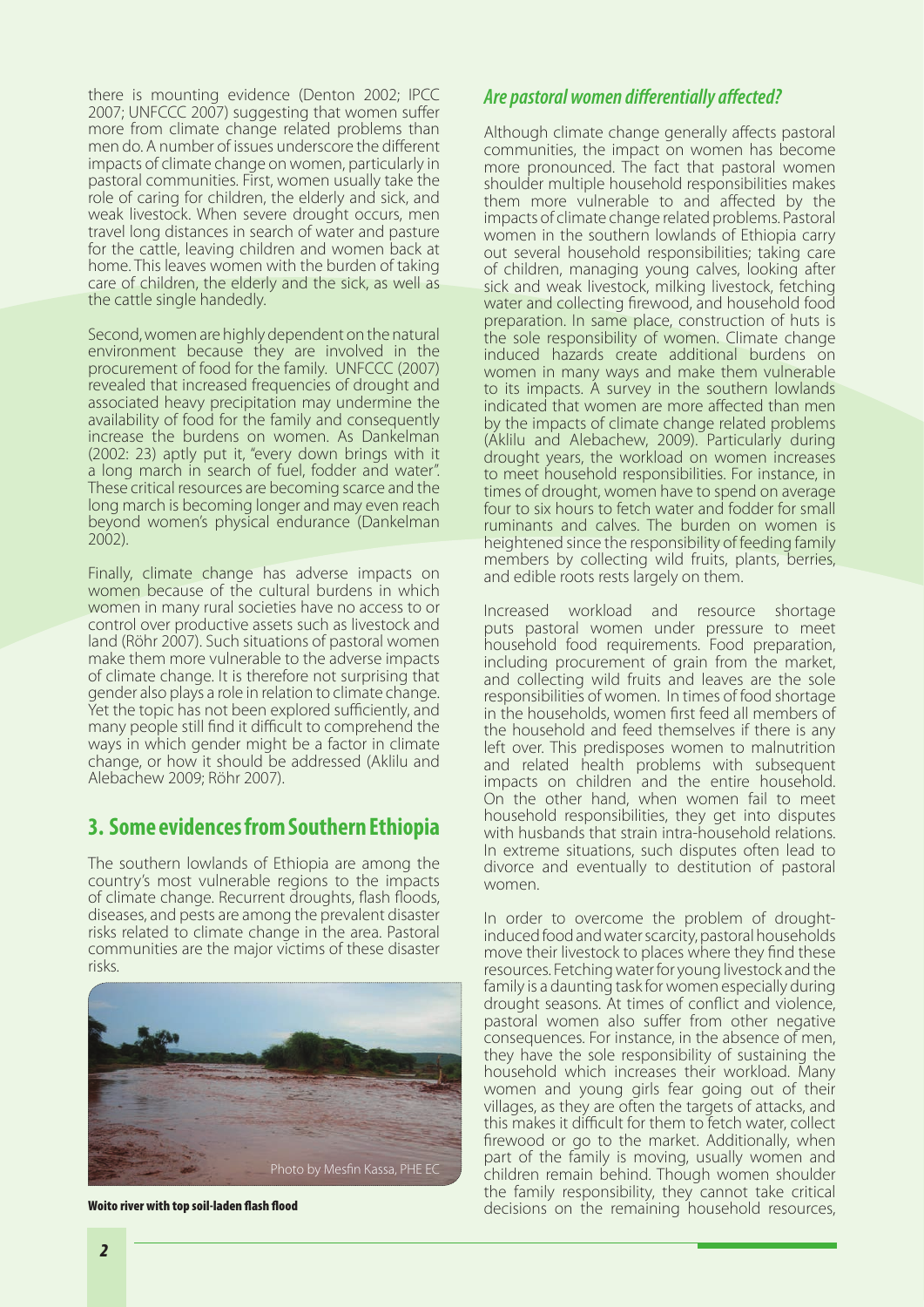mainly livestock. Pastoral women are not allowed to sell livestock even in times of extreme adversities. Lack of access to and control over household resources make women more vulnerable to climate change impacts.

Conflicts over scarce pasture and water resources usually occur during severe droughts following pastoral mobility in search of water and pasture for livestock. The conflicts often lead to population displacement and livestock raiding. The prevalence of social and economic instability force children to drop out of school, leave farms and settlements unattended, and crops unharvested.



Women in pastoralist area carrying fuel wood

All these conflict related disruptions bring about increased work burden on women in terms of their household responsibilities.

#### *What mechanisms do communities use to deal with climate change?*

Local communities use a range of measures to cope with the impacts of climate change related problems. Herd diversification, crop cultivation, social support mechanisms, seasonal mobility, and resource management strategies are some of the most commonly used strategies in the southern lowlands. Reducing the number of meals per day, collecting wild fruits, and consuming cattle blood are also additional strategies used to deal with intermittent food shortages. However, to this level of high vulnerability, their capacity to the impacts of the disasters is limited. Some strategies, such as cultivation of unsuitable areas, overgrazing, charcoal burning and fuel-wood selling are not only unsustainable but can also contribute to further degradation of resources and desertification which accelerates both vulnerability and retards local and national development endeavours. Some strategies communities use to adapt to the effects of climate change include:

#### *Herd diversification:*

Diversification offers sustained supply of various livestock products, allows the manipulation of different ecological potentials of livestock, and helps to spread risks associated with changing climatic conditions. In general, there appears to be a shift from the production of grazers (cattle and sheep) to browsers (camels and goats) as browsers are more adaptive to changing climatic conditions and vegetation cover by introducing camel to the area. Herd and household mobility is used to optimize the utilization of natural resources and as a response to disaster risks such as disease outbreaks, flooding risks, droughts and conflict. However, the duration and frequency of long distance mobility has changed in response to increased climatic stresses and over exploitation of resources.

### *Crop farming:*

Crop cultivation is used as a complementary strategy to avoid potential risks of sole dependence on livestock production. Crop cultivation is spreading to rangelands and areas that have never been put under cultivation, particularly in Borena. The expansion of crop cultivation is mainly linked to decline in range resources as well as a decrease in both per household livestock numbers and productivity. The responsibility of farming and managing cropland largely rests on women. However, given the unreliability of rainfall, increased frequency of droughts and associated crop diseases and pests, the sustainability of rainfed crop cultivation as a viable coping strategy is questionable. Though crop farming is being widely used as an ad hoc coping strategy by pastoral communities, increased dependence on it might increase vulnerability of the local community to future climate change related risks. Moreover, crop cultivation on fragile rangelands would accelerate soil erosion and land degradation.

#### *Resource sharing:*

Resource sharing is a traditional social support mechanism practiced by pastoral communities to support vulnerable members of the society (Smucker and Wisner 2008). The support mechanism ranges from simple sharing of milk and other food items to contributing heads of livestock in order to restock the herds of affected families. Households who received the support in turn contribute to the community by helping others through labour work and livestock herding. Local communities support relatives and other clan members by temporarily providing milking livestock (a goat or cow) and other productive assets to overcome immediate household food shortages. However, the capacity of these social support systems has been weakened due to increased intensity of the problems.

#### *Income diversification:*

Pastoral communities are looking for additional sources of income which include engagement in non-pastoral activities. Such activities include labor work in urban areas, charcoal making, and firewood selling. Most of these income generating activities are carried out by women. In addition, women conduct petty trade and related income generating activities.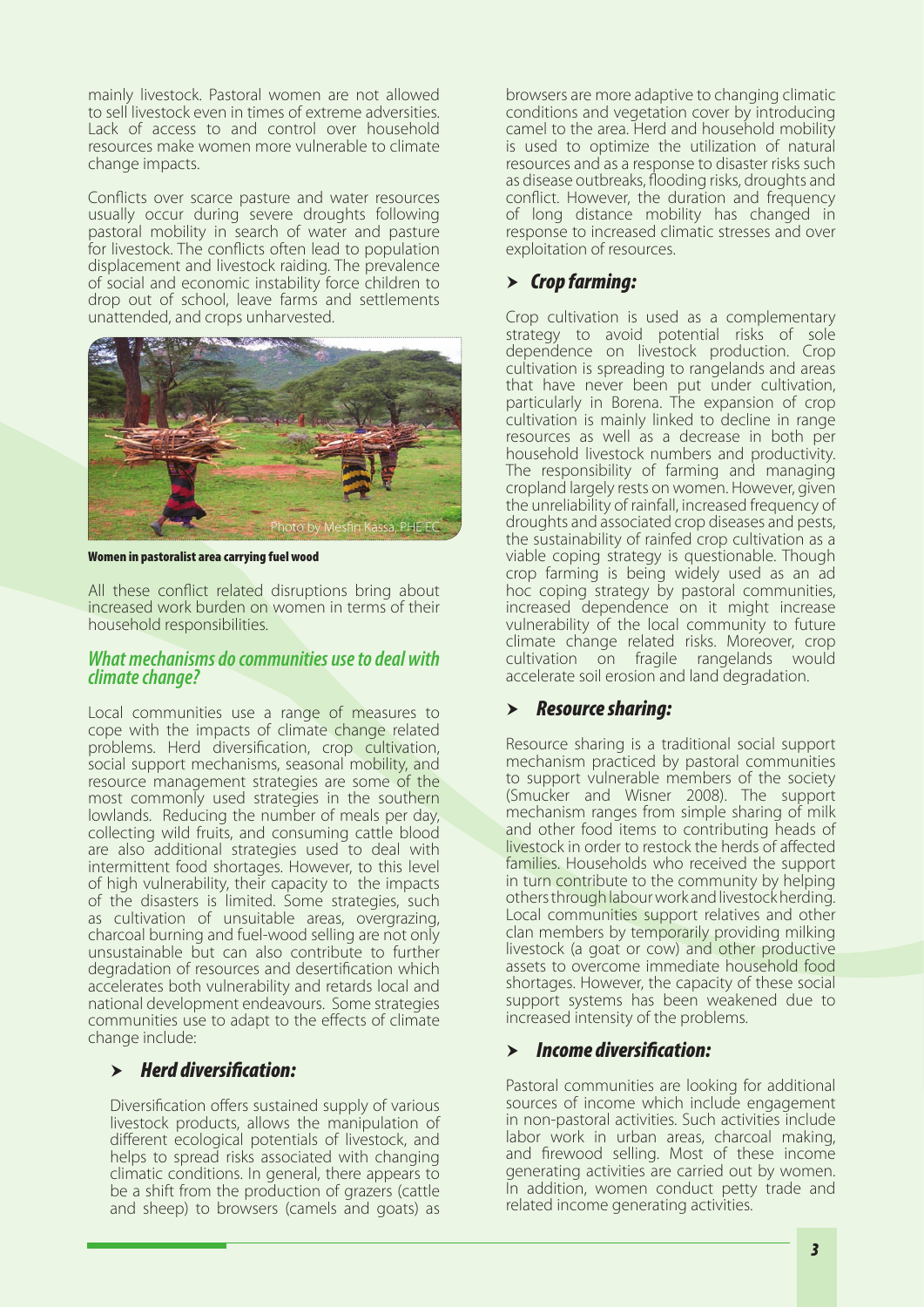#### *Consumption smoothing:*

During severe disasters, households are forced to change their normal food intake and adjust their consumption to the available household resources. Consumption smoothing usually involves adjusting diets to available food items, supplementing with edible wild plants and fruits, and reducing the amount of meals and the frequency of serving. Such adjustments involve food intake from three times to once a day, giving priority to children and the elderly, and shifting from milk and milk products to cereals and tea. Households mix cattle blood with milk and water, milk with water and maize flour, and there is unprecedented consumption of tea replacing milk during severe droughts.

#### *Natural resource management:*

Various types of local resource management strategies are used by pastoral communities to deal with changing climatic conditions. Dynamic management of rangelands, water and livestock resources is widely practiced in order to prevent overgrazing, allow fast regeneration of pasture, and in response to climatic variations within and between months in a year. Rangelands are traditionally managed by dividing into dry and wet season grazing considering water availability and herd size and structure. Particular areas, which are close to settlements and homesteads and considered rich in both pasture and water resources, are reserved for calves, milking cows, and weak livestock.

#### *Institutional responses*

The Government of Ethiopia (GoE) has adopted policies, strategies and action programs aimed at poverty reduction, environmental protection and sustainable development. Although climate change is being mainstreamed in several sectoral policies and strategy documents, recently the country has launched a Climate Resilient Green Economy (CRGE) strategy, but there is not explicit policy on climate change yet. However, there have been institutional responses in various ways by state and non-state actors against the adverse impacts of climate change over the past few decades in the country. In the southern lowlands, government responses mainly focus on emergency assistance, disaster risk reduction, asset protection and livelihood enhancement, and conflict management and resolution.

#### *Emergency response:*

 The GoE has long been engaged in supplying emergency aid to victims of various types of disasters. In the southern lowlands, there has been continued supply of food and non-food items by the government since the 1980s and particularly during recent drought and flooding. Relief operations were carried out and tents, blankets, foodstuffs, mosquito nets and

non-food items were distributed and health, sanitation and security services were provided. Relief operations are followed by continued relief assistance and rehabilitation activities for some time in order to restore life and livelihood of the affected people. The Disaster Prevention and Preparedness Office at the district and subdistrict levels work together with other sector offices and local NGOs at the initial stage of a disaster to study and report the situation to relevant authorities for immediate attention and support. During the FGDs, participants reported that the government supports those critically food insecure and destitute pastoral households through its productive safety-net program. For instance, households in South Omo receive support through food-for-work and productive safety net arrangements. Livestock feed and water rationing has also been carried out in Borena zone during severe droughts. However, emergency responses in most cases do not match the amount required to address emergency needs of the local community, nor delivered on time to local communities.

### *Disaster risk reduction:*

In the study areas, there are disaster prevention and preparedness units and committees in each Woreda that are commissioned to provide early warning information, assess needs and monitor risks. However, most of these units suffer from poor organization, limited capacity and resources (material and human), and lack of networking with relevant sector offices. FGD participants, mainly in Borena, indicated that they are not satisfied with responses of the government particularly against droughts, diseases and pests, and conflicts that have been inflicting heavy losses. In fact, other sector offices undertake some development activities that enhance access to water (through wells and boreholes) and carry out environmental protection and rehabilitation programs to improve range resources. Nevertheless, most of these activities are handicapped by material and capacity limitations and often lack continuity in order to enable households to cope with disasters for long.

# *Asset protection and livelihood enhancement:*

Based on the belief that protection of household and community assets reduces vulnerability to the impacts of climate variability and change, the Federal government introduced a Productive Safety Net Program in 2004. The program is aimed at supporting extremely vulnerable and destitute households through direct transfer of cash and food. It also mobilizes the community through food-for-work arrangements to engage in soil and water conservation, bush clearing and maintenance of rural roads. Additionally, the government has been supporting households by providing different packages that facilitate the transition from an exclusively pastoral way of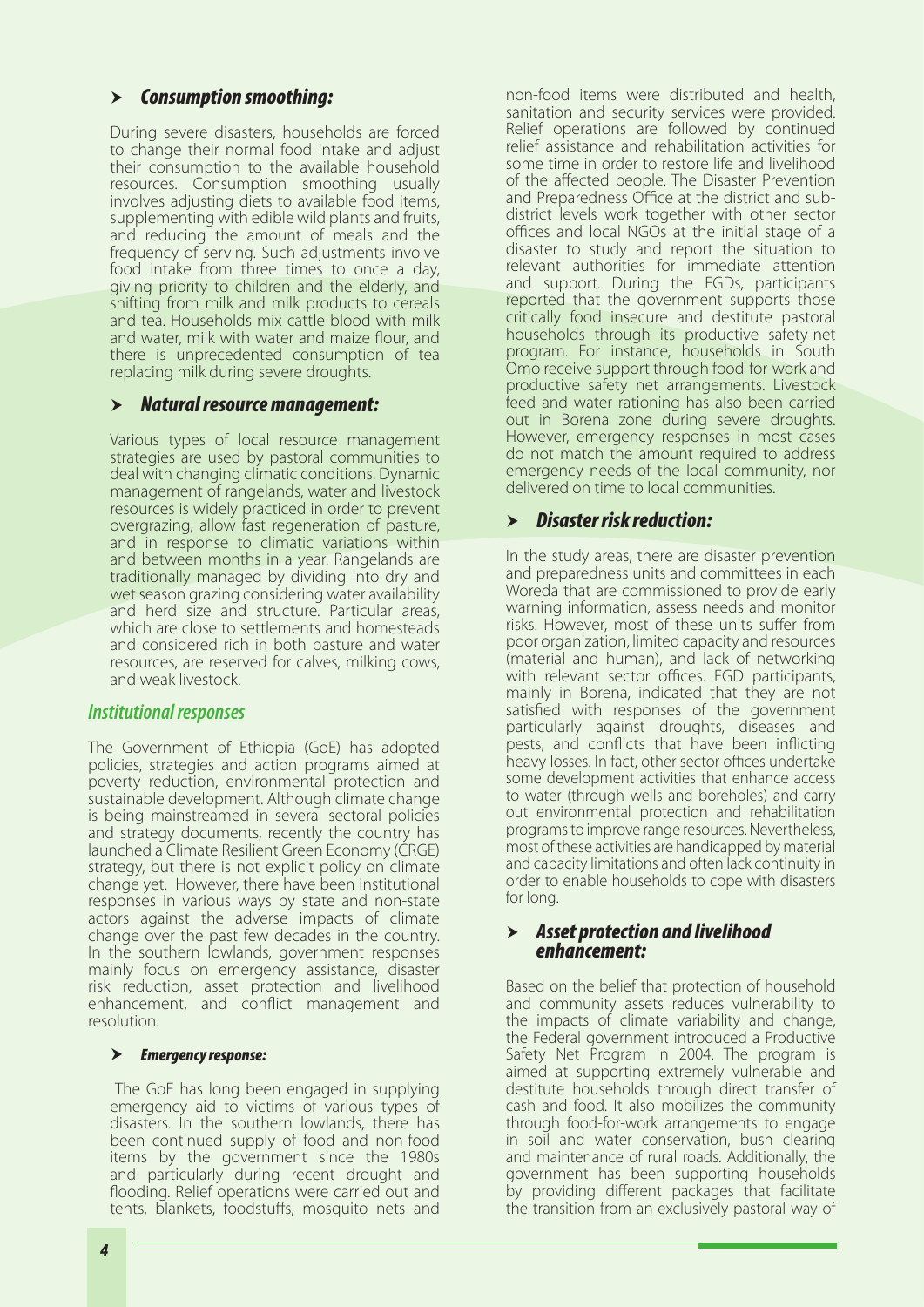life to agro-pastoralism through the provision of seeds, fertilizers, tools and training. However, such efforts need to consider appropriateness of the local agro-ecology, and the socio-cultural fabric in transitioning to crop cultivation and sedentary way of life (Aklilu and Alebachew 2009).

#### *Conflict management:*

Considering the complex nature and seriousness of conflicts, the government has set up various committees at different administrative levels although strong coordination and collaboration is in question. In this regard, there are encouraging efforts particularly along with community policing to identify and detect symptoms of conflict and tension, control crime and criminals, and peacefully resolve disputes. This is an encouraging direction, but should proactively engage and empower community institutions, and should promote peaceful coexistence through public education, capacity building and social development.

In past years, the NGOs operating in the study areas have been implementing several projects aimed at disaster impact mitigation and poverty reduction in pastoral communities. The projects have had considerable impacts, but also numerous problems in enhancing local adaptive capacity and securing livelihoods. The responses focus on disaster risk reduction (DDR), provision of social services, awareness creation, and conflict management and resolution. DDR through asset protection and livelihood diversification is a basic intervention aimed at reducing vulnerability and enhancing the adaptive capacity of pastoral communities. Some NGOs in South Omo have projects and programs aimed at managing droughts and other risks through the protection of household assets and community-owned natural resources and by enhancing livelihood sources. Specific interventions include water harvesting, identifying and fencing dry season grazing areas, destocking, use of early warning information, micro-credit services (for acquiring goats and camels), and emergency aid. The Women's Goat Project in South Omo is an exemplary intervention designed to enhance the capacity of poor pastoral women by providing female goats so that they can be able to recover their stock. The impact of this project in reducing the vulnerability of women has been considerable, though its continuity to widen the coverage of beneficiaries appears to be limited.

Basic social services such as education, health, and infrastructure are for the most part lacking and poorly developed. Some NGOs are involved in the provision of education and health services to the community. However, the provision of these services is largely fragmented, less coordinated and short lived. Social services that particularly focus on women empowerment and reducing their work burdens are quite limited. There are also NGOs which are actively engaged in peace building activities. They operate by mobilizing traditional leaders and elders, providing training, organizing peace conferences and delivering information, finance and materials for conflict resolution efforts in conflict prone areas (Aklilu and Alebachew 2009). However, despite the wider scale and frequency of potential conflicts in the area, available interventions are quite limited and less effective to build sustainable peace. Moreover, these operational NGOs and government interventions mainly focus on one aspect of their specific program but the context in the area highly demand implementing multisectoral integrated intervention that can sustainably provide comprehensive benefit to the beneficiary at grass root level.

## 4. Conclusion

Although climate change has become one of the pressing challenges of human society, its impacts are disproportionally distributed among different regions and socio-economic groups. Pastoral communities in Ethiopia are among the most vulnerable groups to climate change impacts and the impacts on women in these communities are more pronounced.

The findings of this assessment indicate that women have limited access to and control over productive resources such as land, livestock and household income. The existing socio-cultural situations of the pastoral community has put women in a disadvantaged position mainly because of the asymmetrical power relationship between men and women over control of resources and decisions related to the utilization of household resources. In addition, climate change has compounded an already existing burden on pastoral women through increased distance of fetching water, fire wood collection, fodder for livestock, and other related productive and reproductive roles. Crop cultivation, which has not been common practice among the pastoral communities of Borena and South Omo, has increasingly become a regular activity for women. Due to unreliable rains and flash floods, frequent crop failure and farm destruction causes labour wastage due to sowing, re-sowing, land preparation and weeding.

Local communities in Borena and South Omo employ different strategies to cope with the impacts of climate change related problems. The strategies range from management of existing livestock and range and water resources to crop cultivation, use of wild leaves and fruits and introduction of camels. In this regard, the contribution of women is vital though they face enormous burdens that affect them in various ways. The current institutional response attempts to address the multifaceted problems pastoral communities face due to the impacts of climate change. Nonetheless, the responses barely consider the gender dimensions of climate change impacts in the area and it is silo. Gender differentiated strategies are required due to differences in gender specific roles and responsibilities created by society. The responses are grossly designed to address